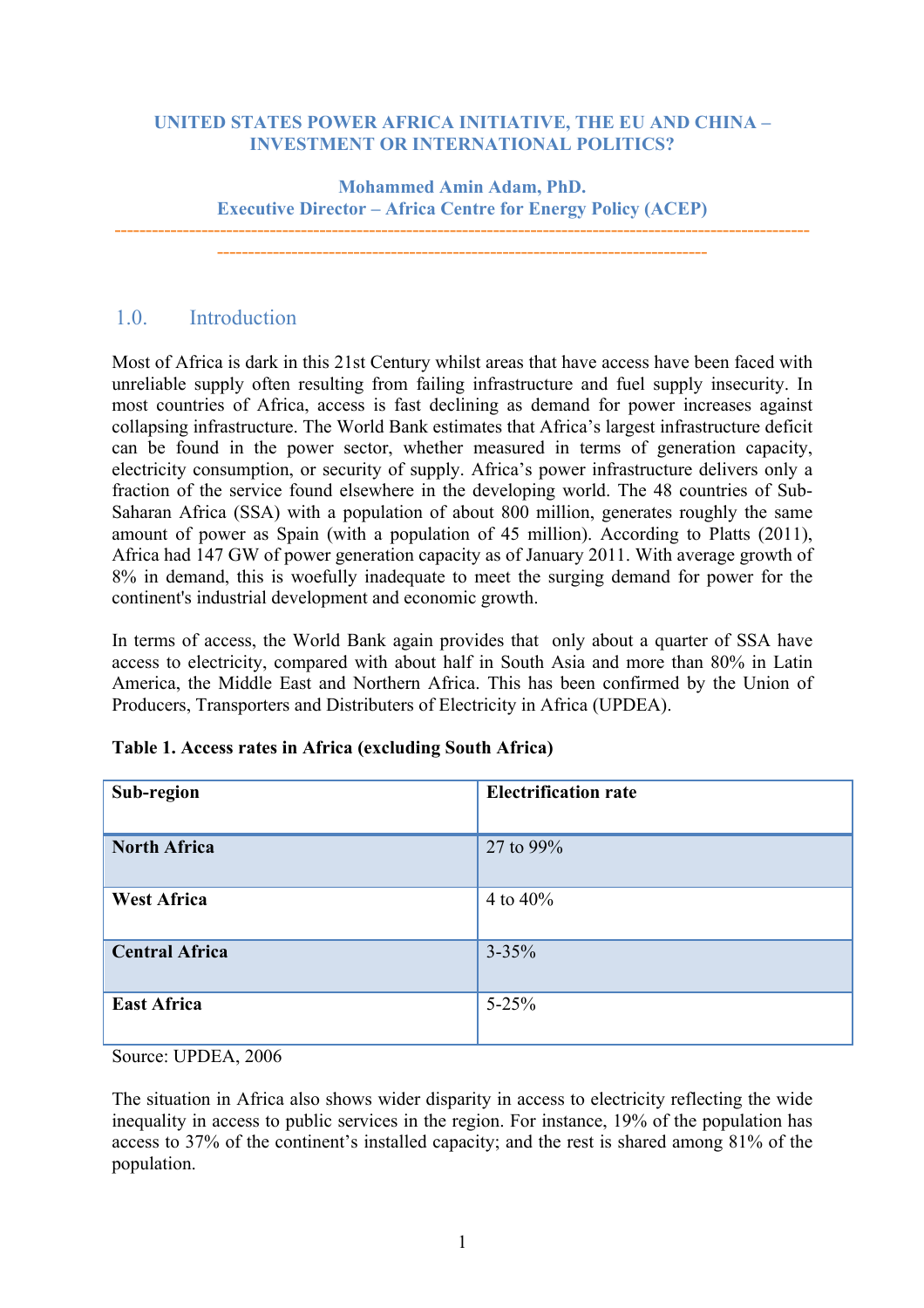### **2.0. Abundant Sources of Energy**

Whilst the continent remains dark, substantial amount of its energy resources remain untapped. It is estimated that the continent has more than 7% of the world's oil reserves and its share in world oil production is increasing. In 2005 it contributed 12.2% of world oil production. It also holds about 8% of world natural gas resources and accounts for about 6.2% of natural gas produced (AU/NEPAD ACTION PLAN 2010 -2015).

The continent's search for cheap hydro sources has been challenged in many ways, as large scale hydro projects are unlikely to be achieved for most part of the continent. Ghana for instance, with a total hydro potential of 2,500MW has already used about 1,500MW (Akosombo - 1020MW, Kpong - 160MW; and Bui - 400MW). The remaining hydro potential is spread over 21 small dams that are too expensive to be developed as stand-alone projects. Similarly, Ivory Coast has an installed hydro capacity of 604MW generated by 6 hydro electric facilities, a limited potential.

Africa's power generation is therefore becoming dominated by fossil fuels. In the past, oil fired plants were built because crude oil prices were lower. It made economic sense then, but with increasing international oil prices, surging demand for power, and declining hydro sources, the rise in fossil fuel use has become dramatic. Whilst most of the world are using lesser fossil fuel, oil fired power generation accounts for 17% of capacity in Africa compared with the world average of 5% (International Renewable Energy Agency, 2012). Some of the African countries that depend on fossil fuel are Ghana (1300MW out of 2800MW), Senegal (623MW out of 689MW), and Ivory Coast (498MW out of 1,202MW).

In spite of the increase in thermal generation, many African countries are still faced with fuel insecurity as crude oil and oil products including light crude and diesel have become unbearably expensive whilst cheap natural gas sources are limited as a result of transportation difficulties and poor infrastructure. The example of the West Africa Gas Pipeline is a close one, failing to deliver contract gas to Ghana and other countries linked to the pipeline. Ghana has recently increased efforts to bring its indigenous gas on stream but this promise to be inadequate in the medium term.

Also, Nigeria's power challenges have been blamed on gas shortage due to lack of adequate infrastructure and vandalism of existing infrastructure. Yet, gas producing countries in Africa are planning to export more gas to markets outside the continent. The proposed Nigeria-Algeria gas pipeline to facilitate gas exports to Europe is one good example. There are also plans to commercialize and export gas from gas fields discovered in Mozambique and Tanzania through LNG projects instead of prioritizing domestic and regional use of gas for generating affordable electricity. Why Africa wants to meet the energy security of Europe at its expense cannot be easily understood beyond financial reasons.

Several economic problems are associated with power shortage. Electric power is often referred to as the fuel of the economy and the engine of economic growth. Industrial activities, commercial services and social services all require electricity to flourish. Poverty and inequality in most countries can be traced to differential access to electricity particularly between the urban rich and poor, between urban and rural areas and between developed and underdeveloped communities.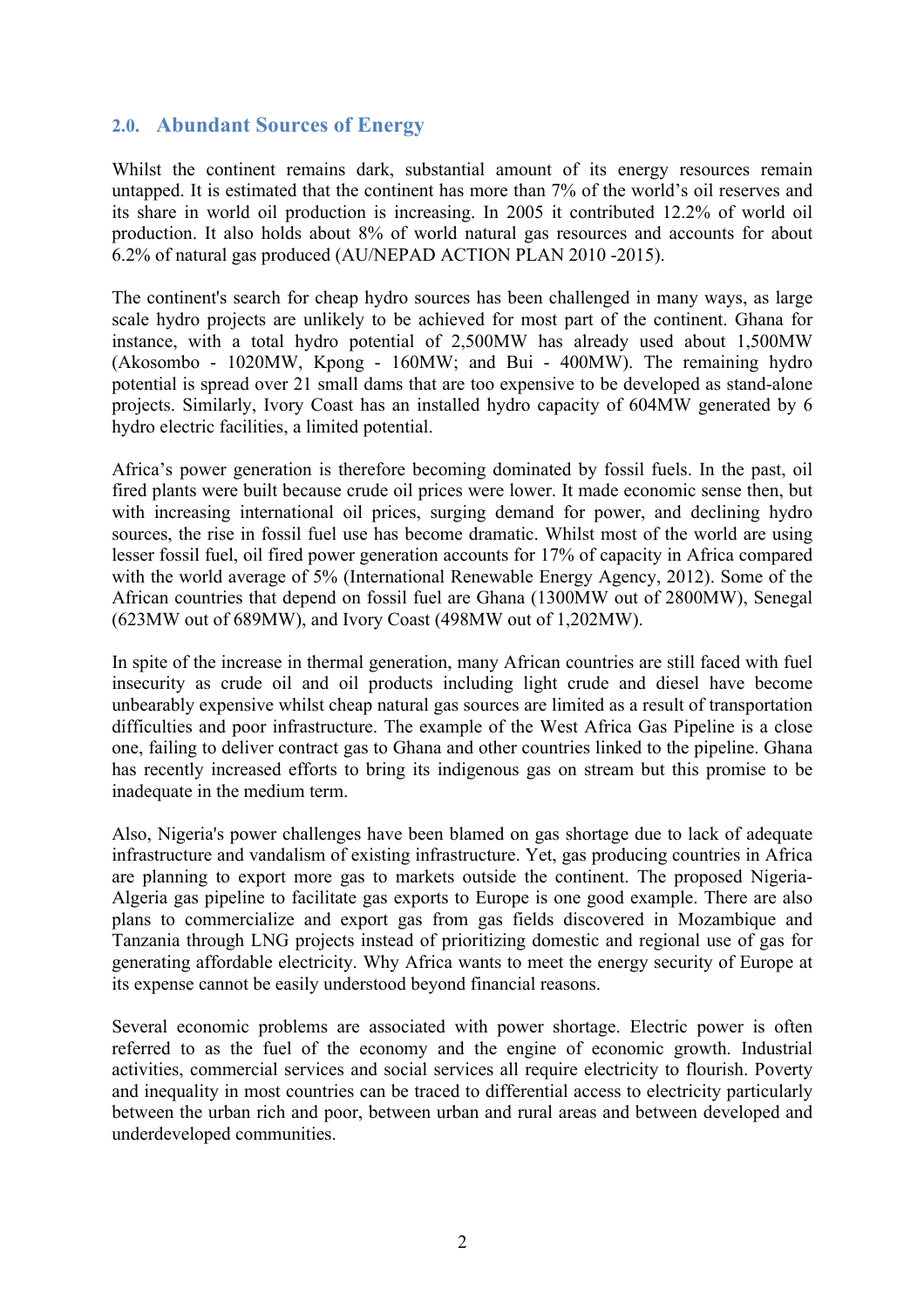Cost of living associated with rising cost of energy has been increasing and these have consequences for inflation thus transmitting the effects of energy cost to the overall economy. African Governments have used a combination of measures to reduce the effects of high energy cost on their people including for example subsidies on energy prices. However, subsidies have often led to high fiscal deficits as a result of the inability of the governments to finance them. They have also affected the development of power infrastructure as prices are not incentivizing private sector participation. Moreover, the Governments are unable to inject resources into upgrading infrastructure and building new ones whilst subsidizing production at the same time. African Governments are therefore constrained by these developments from making more critical development interventions.

To meet their electricity needs, some electricity consumers have often resorted to more expensive non-grid sources for power such as diesel generating sets. In October 2008, in Tanzania when the residents in Zanzibar experienced blackout following failed cable lines supplying Zanzibar as a result of surge in power demand, residents spent \$10 daily to furl diesel generators for power whilst small businesses requiring refrigeration or welding had to close because they could not afford the extra cost.

Frequent power outages (including forced outages) have damaged the appliances of poor people without compensation; and industries as well, leading to low productivity, job losses, and lower growth. In South Africa, a five day power shortage in 2008 shut down hospital equipment, forced drivers to drive without traffic light, shut down the gold and platinum mines leading to a down grade in the country's credit rating.

# **3.0. US Power Africa Initiative and Africa's Power Deficit**

President Obama unveiled a **US**\$7 billion initiative to help Africa tackle its crippling power deficit with the aim of doubling access to electricity. This partnership with Africa is expected to accelerate economic growth and increase development for poverty reduction. As President Obama put it, "access to electricity is fundamental opportunity in this age; it is the light that children study by, the energy that allows an idea to be transformed into real business. It is the lifeline for families to meet their most basic needs and it's the connection that is needed to plug Africa into the grid of the global economy".

There is no doubt that the power deficit in Africa is hampering development and undermining investment derives on the continent. The Power Africa Initiative therefore promises to provide relief to African people who have been in darkness for most of their lives especially those in off-grid areas. The Initiative will first focus on some six (6) African countries - Ethiopia, Ghana, Kenya, Liberia, Nigeria, and Tanzania.

The initiative is expected to add more than 10,000MW of new generation capacity to expand access to about 20 million people and commercial entities through expansion of mini-grid and off-grid solutions; and building generation, transmission and distribution structures. It is also expected to enhance energy resource management capabilities.

Certainly, the Power Africa Initiative has identified the causes of Africa's power problems – technology, investment, regulatory reforms. But these are not new to African Governments and their institutions.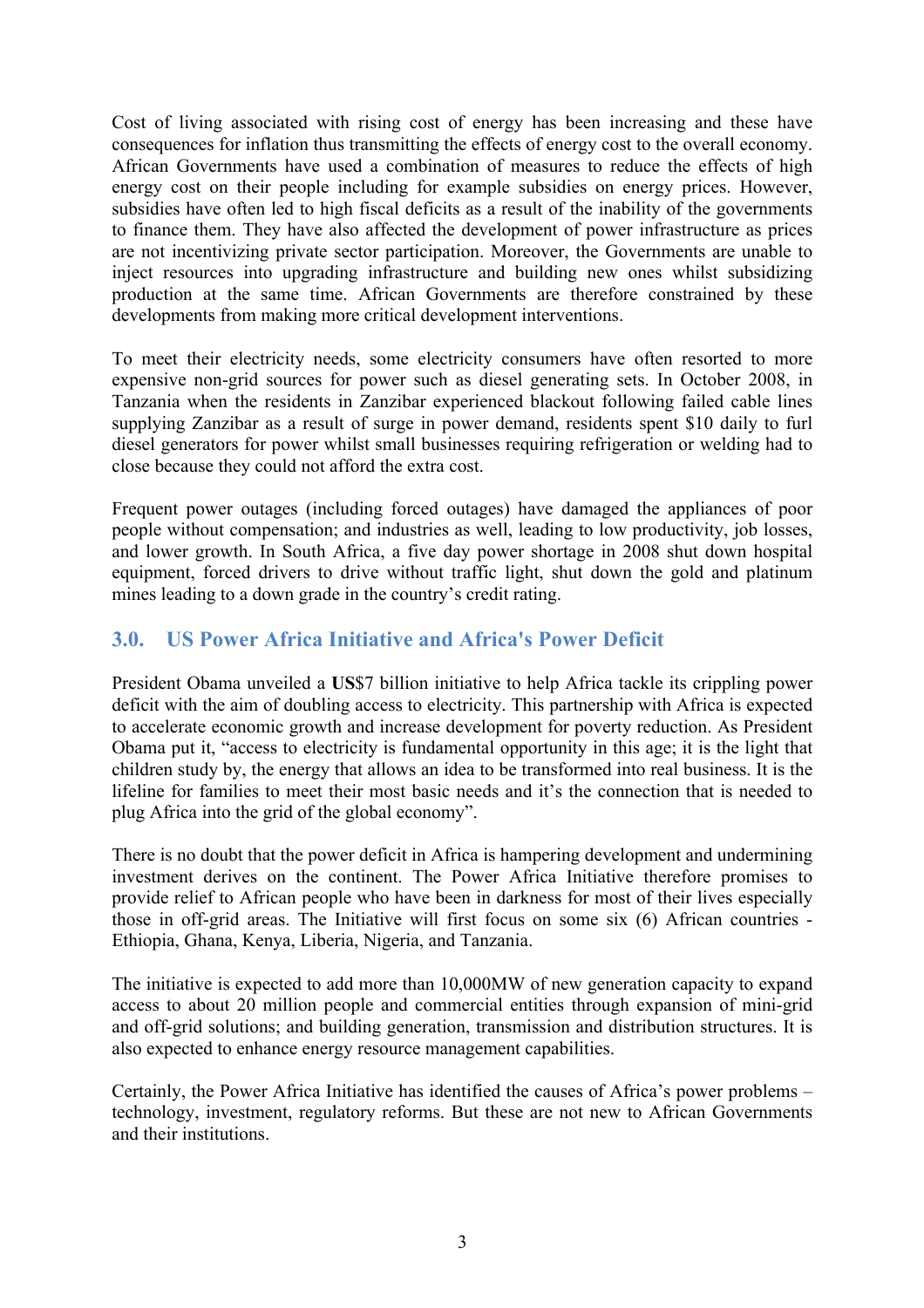There is a compelling argument for the US to include regulatory reforms under the Initiative because poor management of utilities arising from politically motivated appointments of managers and board members, political interference in regulatory institutions and low level of accountability; are largely responsible for the poor state of Africa's power sector. Thus, addressing the problem from technology and investment perspectives alone could (to say the least) beg the real issues of governance affecting the sector.

It is also important to note that the general level of governance on the continent where the culture of impunity reigns, and where lip service is paid to institutional development giving rise to corruption, has significantly contributed to the sorry state of public companies including utility companies. Private sector investments have suffered as a result of the huge political risks associated with investing on the continent. For countries such as Ghana which is receiving a second compact of the US Millennium Challenge Account for energy sector investments, good governance - transparency, accountability, human rights and investing rightly – have been the overriding yardstick for its qualification for the grant. Therefore, the link between the US initiative and power sector governance reforms could countries such as Ethiopia and Nigeria to increasing democratization of public services.

# **4.0. Investment or International Politics**

The US no doubt has a big interest in Africa just like the EU and China. These countries have their companies operating oil and gas fields that contribute to energy production. There is also no doubt that development aid and international investment policy often seek to promote the identity of one developed country or the other, pursuing different international agenda.

However, the interest in Africa's power sector is likely to turn the continent into an arena for international competition among investors from the United States, EU and China. This is attributed to the higher returns on power sector investments in Africa. The US Africa Power Initiative, although laudable and transformative in terms of its ability to change the development aid landscape in favour of trade and investment, it could as well be classified as US response to the dominance of Africa's power industry by EU and China.

The US interest in Africa's power sector can be attributed to several reasons apart from a genuine desire to help Africa. One of these reasons being that with power Africa, important regulatory reforms will be realized and create safe markets for US investors. Another reason is that US oil and gas producing companies need new markets for the oil and gas they produce following a reversal in US policy on domestic oil production. With increasing domestic oil production by the US and the Shale gas boom, US import of crude oil will certainly decline. US companies producing crude oil outside the US therefore must find markets for their resources. The need for the US to encourage Africa's use of its hydrocarbons particularly for power production is therefore appropriate and forward looking.

However, this only shows how proactive the US is. Particularly, the approach to encourage Africa's consumption of its hydrocarbons makes more economic sense to Africans themselves as that could add value to the economy through power production and other industrial uses such as petrochemicals, and promote regional integration. Stranded gas elsewhere in Africa will have market on the continent. This no doubt requires substantial investment in integrated regional gas infrastructure for regional gas trading.

In the area of power projects and investments, the US has a technology to sell to the world as well. Power Africa is expected to leverage US energy technology and US private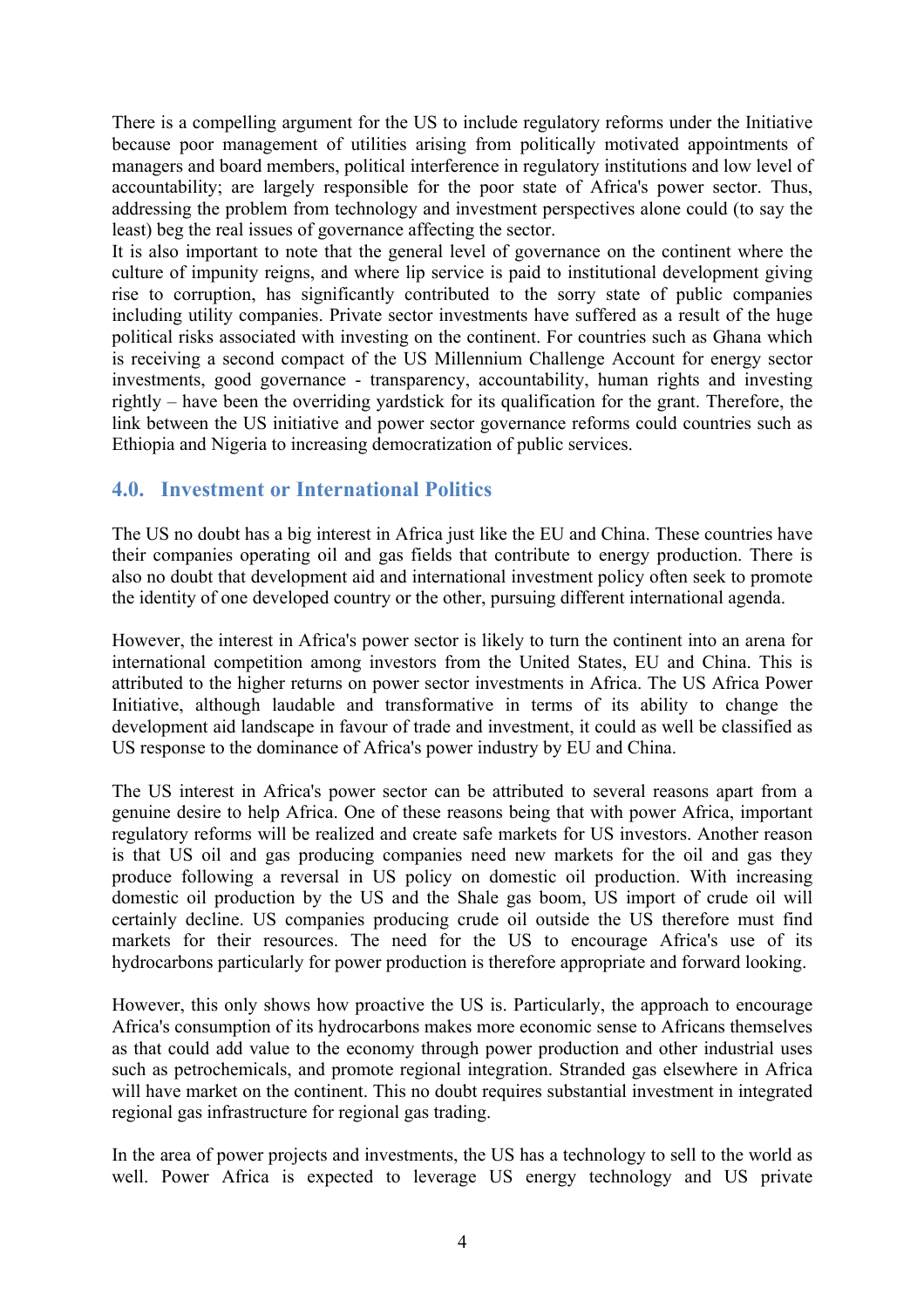investments. This provides important markets for US technology as well as new investment horizons in the power sector outside the traditional investment projects in oil, gas and minerals. But as it is often said, there is no free lunch.

As already observed, that Power Africa Initiative is an attempt to build in Africa a new image of investment partnership for the US, should therefore be seen as a strategic move to establish US influence. This cannot be over-emphasized. Both the EU and China have invested heavily in Africa's power industry unlike the US. The EU for instance has provided significant financial support to Africa in power projects ranging from generation projects to transmission and distribution projects.

The EU's current focus has been in the promotion of renewable energy investments in response to the United Nation's Sustainable Energy for All (SE4All) programme, which has noble objectives of providing universal access to modern energy services; doubling the global rate of improvement in energy efficiency; and the share of renewable energy in the global energy mix. It is even pushing for this to be adopted as one of the post-MDG targets and has become one of the major areas that will receive EU support and funding in Africa in future.

Also, the European Investment Bank is one of the world's largest lenders in renewable energy and over the last five years has provided more than EUR 26 billion for renewable energy projects around the world, a financing which is much more than the US\$7 billion promised for the Power Africa Initiative. However, with significant technology in renewable energy, it is safe to argue that the EU has also been pushing to open new markets for its technology. Even though, it sounds logical that harnessing renewable energy sources is the way to go in Africa and which could contribute to diversifying energy sources particularly to reach off-grid targets, the massive promotion of such technologies proven to be very expensive in Africa as a result of the huge subsidies associated with these energy sources cannot pass without notice.

The analyses at this stage shows that the attention being given to the Power Africa Initiative by the US; and the Sustainable Energy for All Programme by the EU amply demonstrates the contests between investment and international politics of power; as the two giants will not stop at anything to increase their interest in Africa in the name of infrastructure investments. The financing models promoted by the US and Europe do not tie in natural resource trading, and are therefore likely to become more attractive as a n alternative to China's model of "Infrastructure loans for natural resource". Particularly, the Chinese model has proven very expensive for some resource rich countries as a result of delays in loan disbursements whilst natural resource supply to China increases. The benefits of the Chinese model have been described as "disproportional".

Can the US and EU overtake China in infrastructure Financing for Energy Projects?

China has been providing funds to finance gas infrastructure and power projects in Africa. In fact, the sector attracting the largest amount of Chinese financing has been the power sector with more than US\$5.3 billion in cumulative commitments at present. Much of this effort has been concentrated in hydroelectric schemes. By the end of 2007, the Chinese were involved in financing 10 major hydro electric dams in 9 different African countries for power generation with a total cost estimated at more than US\$5 billion, with Chinese financing constituting two-thirds of the total cost. These projects are expected to generate a total of about 6000 MW of electricity.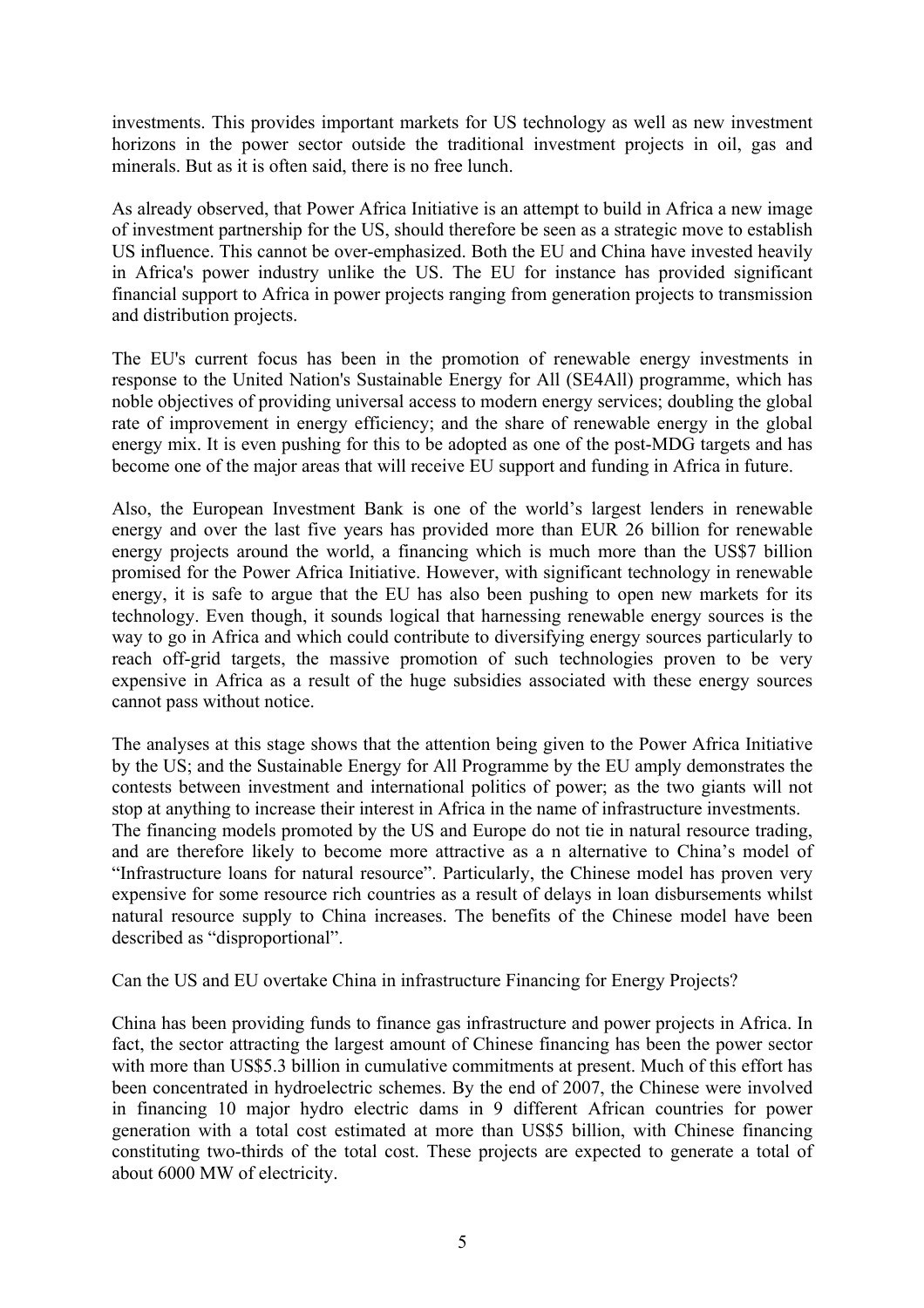In October 2008, Sino-Hydro, a Chinese company, reached a loan agreement with the Ghanaian government for US\$562 million to finance the Bui hydroelectric power project expected to generate 400MW of power in Ghana's Brong Ahafo region. The project has been completed and is now on stream. In addition, the China Development Bank also approved a US\$3 billion facility, part of which has been applied to the development of gas infrastructure for commercializing gas from the Jubilee Fields. The Engineering, Procurement and Construction (EPC) contract is being executed by SINOPEC.

Apart from hydro-power projects, the Chinese have been involved in thermal power in many African countries including three projects in Sudan (1,120MW), Nigeria (813MW) and Ghana (200MW), among others.

But again, Chinese interest in Africa is no secret. Most of the financing are resource backed facilities. For example, the Republic of Congo's Hydro-power project in River Congo was backed by crude oil. Ghana's Bui dam power and gas infrastructure projects were collateralized against cocoa and crude oil respectively.

It is now clear that there is clear contest between investments and international politics under the US Power Africa Initiative. But which takes precedence over the other will depend on the actions of Africa's leaders and those of US competitors – The EU and China.

# **5.0. The Way Forward for Africa's Power Sector**

Obviously, there is no smoke without fire. Similarly, no country promotes the development of another without an interest. The US Power Africa Initiative therefore has an intrinsic interest which is not well articulated. It remains to be seen however; how the US will unveil the projects s it is already being challenged in many ways:

**First, i**t does not give a regional approach to solving Africa's power challenges. Rather it seeks to concentrate in a few countries as it is now. Any discussions about Africa's energy sector must be channeled through the African Union to ensure that the initiative is consistent with existing regional development programmes such as the African Mining Vision and the New Partnership for Africa's Development.

Second, the selection of countries in West Africa (Nigeria, Ghana and Liberia) and East Africa (Ethiopia, Kenya and Tanzania) has recognized the linkages in the development fortunes of those countries. The initiative will no doubt help in building two sub-regional growth corridors, but how it links the energy resources of one country to energy markets in the other is not clear. For instance, leveraging Nigeria gas to support energy markets in Ghana and Liberia or Tanzania gas to support markets in Kenya and Ethiopia?

**Third, the** model for funding the initiative is based on transactions with private investors leveraging US strength in energy technology and private sector participation. Whilst this proposal opens Africa's power sector to US investments, there should be a strong local content policy in mind and the need to build partnerships with Africa's private sector rather than the old model of foreign companies investing and managing infrastructure projects.

A number of measures must therefore be put in place by the leadership of Africa to complement the efforts of its development partners under the various financing and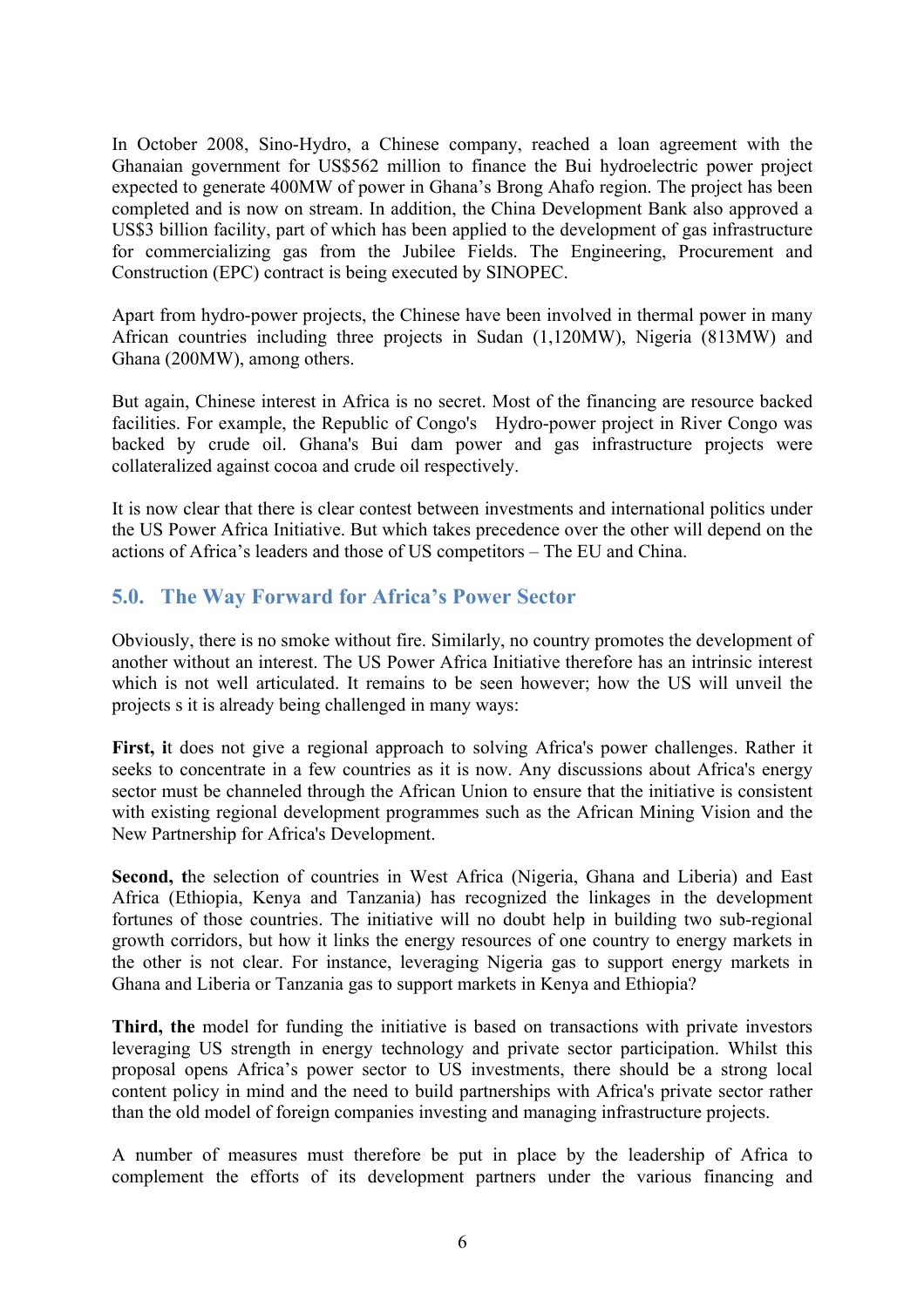development initiatives. Africa must weigh the direction of the contest between investment and international politics and make the right choices of maximizing benefits from the US Power Africa Initiative; the EU funded Sustainable Energy for All Programme and China's Infrastructure loan for Resources. The most important leverage Africa has at this moment to secure its interest in this contest between the "big players" over the Continent energy sector is its new status as one of the fastest growing region in the World. Africa has therefore become an important market which must be used to increase its voice and negotiation power over the international political interest of the West and China.

The following recommendations provide some of the important prescriptions that should engage the attention of Africa's leadership if the Continent is to reduce the power deficit by promoting investments in power infrastructure to transform the Continent's economies.

- **i.** Leadership and the political will to take energy issues out of politics whether with pricing, regulations and contracting for energy services. Political decisions have favoured popular views which are often at variance with economic sense. The hard decisions of withdrawing subsidies and incentivizing pricing to attract private investments cannot wait any longer as the very poor who are protected by subsidies are feeling even more the pinch of power cuts and low access rates.
- **ii. I**nfrastructure financing must recognize a financing mix of local and foreign options. African countries must set up an 'Africa Fund for Energy Investment', a Sovereign Fund which can mobilize resources to be tapped by African Governments for strategic investments in the energy sector. The Fund can support investment in power transmission and distribution networks which are not attractive to foreign private capital because they are mostly state natural monopolies. This will reduce competition for foreign private investment between generation expansion and system improvement.
- **iii.** The objective of the sub-regional power pools is laudable, but this depends on a few countries that generate more than local requirement. Pooling power at the regional level is economically rational, permitting savings. It is therefore important for African Governments to strategically push investment efforts to countries that have the potential to become power hubs in the various sub-regions. With Nigeria's abundant gas resources, the country can be a power hub for the West African Power Pool (WAPP). Similarly, Tanzania or Mozambique can become power hubs for the Eastern African Power Pool (EAPP). Also, the Republic of Congo can become a power hub in the Central Africa Power Pool through the Inga hydro project which could generate 40,000 MW. Investment efforts can also be pushed to countries where IPPs can attract financing. For example, Ivorian IPPs, CIPREL and AZITO with a combined generation capacity of 498MW have been more attractive to international financial institutions and commercial Banks than most IPPs in other countries.
- **iv. I**nfrastructure standards must favour plant effectiveness and operational efficiency to prevent dumping of low quality equipments in Africa. In the case of thermal generation for example, African countries must move from single cycle plants to combined cycle to ensure efficient use of fuel. Conversion from single to combined cycle is very expensive; hence it is important to invest in combined cycle plants from the onset.
- **v. A**frican Governments should integrate local content policies in the power sector. Foreign and local partnership is important to build local capacity to sustain investments in the power sector. Power plant manufacturers should be encouraged